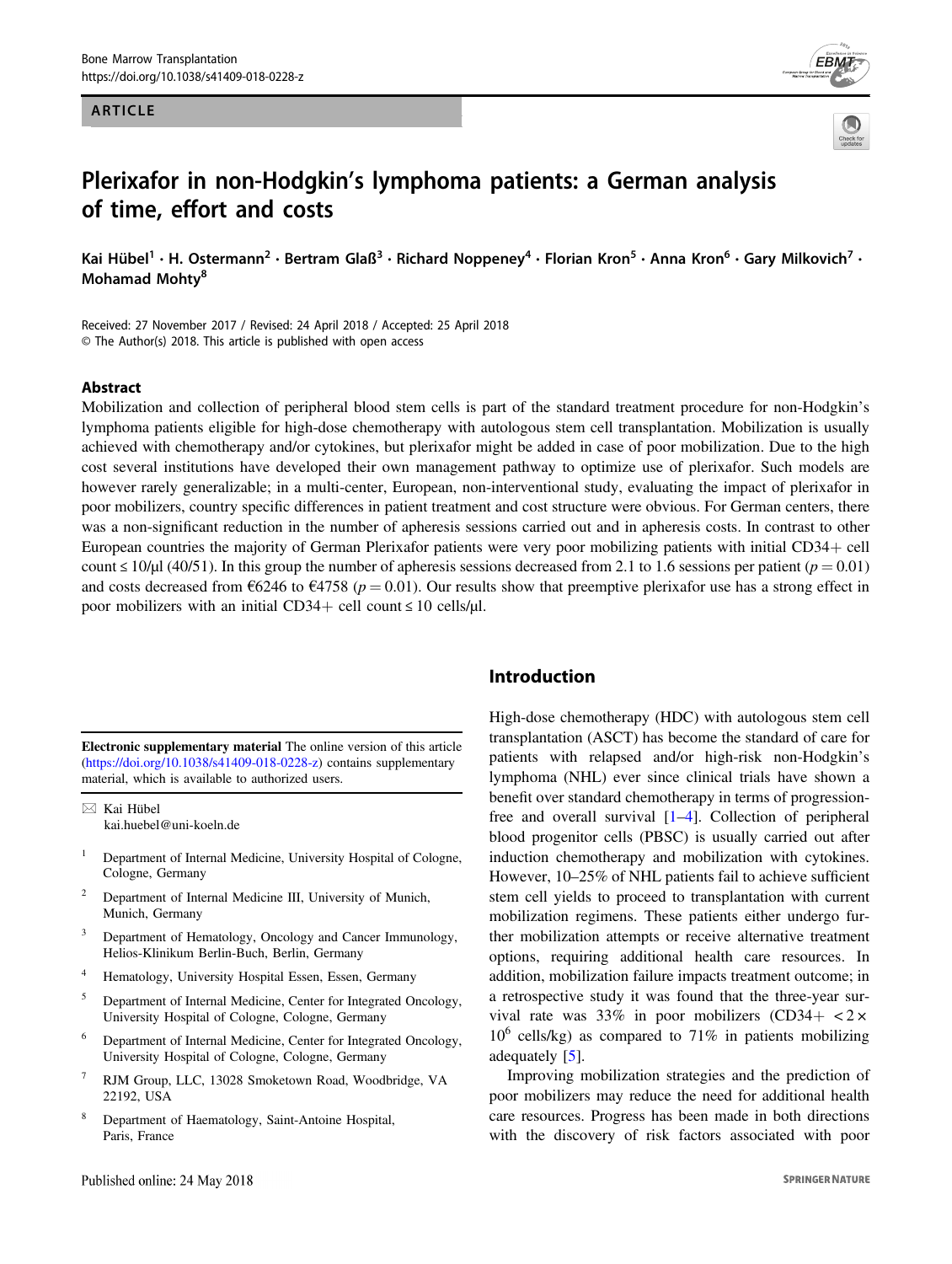mobilization [\[6](#page-6-0)–[8](#page-6-0)] and the introduction of plerixafor as mobilizing agent in conjunction with G-CSF with or without chemotherapy. Plerixafor antagonizes the interaction between stromal derived factor 1 and CXCR4 and by doing so interferes with homing of hematopoietic progenitor cells to the bone marrow. It was shown that plerixafor when given together with G-CSF, increased circulating PBSC several fold and could thereby rescue patients from mobilization failure when given together with conventional mobilization regimens [[9\]](#page-6-0).

Current guidelines by American and European societies recommend the use of plerixafor in a pre-emptive way based on CD34+ cell count or as salvage therapy in case of low apheresis yield [\[10](#page-6-0), [11](#page-6-0)]. Due to the high cost of plerixafor, several institutions have published pharmacoeconomic analyses to identify the most cost-effective mobilization strategy. These studies have shown that plerixafor used in a pre-emptive way in patients identified as poor mobilizers decreased mobilization failure rate and increased the number of patients proceeding to transplantation at an acceptable additional cost [[12](#page-6-0)–[15\]](#page-6-0). The best predictor of poor mobilization was shown to be the surrogate marker  $CD34+$  for circulating stem cells  $[16]$  $[16]$ . Patients with a pre-apheresis  $CD34+$  cell count < 20 cell/ $\mu$ l are usually referred to as poor mobilizers, however, cut-off values may vary among institutions and countries as a consequence of different patient population, mobilization goals, chemotherapy regimens, and reimbursement policies. We recently carried out a non-interventional study to evaluate the impact of plerixafor on apheresis in poor mobilizers, i.e., patients with a CD34+ cell count < 20 cell/ µl. The study was carried out at 10 centers in France, Germany, and Italy. Overall, plerixafor reduced the mean number of apheresis sessions needed per patient, time spent on apheresis, and costs related to apheresis [[17\]](#page-6-0).

In Germany, these reductions were more modest. Therefore, we conducted a separate analysis on the German data to obtain an undiluted picture of the changes brought by plerixafor in German clinical practice.

# **Methods**

This is a country-specific analysis of an international, multicenter, retrospective and prospective observational study. The study design was as described elsewhere [\[17](#page-6-0)]. Briefly, NHL patients undergoing ASCT and qualifying as poor mobilizers, i.e., CD34+ count <  $20 \times 10^6$  cells/kg after mobilization, were enrolled from two-time periods: prior to approval of plerixafor (July 2009, pre-plerixafor era) and after approval of plerixafor (plerixafor era). The study was conducted at ten European centers, four of them being in

Germany. Patients were eligible if 18 years and older with a diagnosis of NHL.

The study protocol was approved by the central and local ethics committees, with the ethics committee of the University of Cologne acting as the central ethics committee. No informed consent was required for this retrospective study. This study was registered with ClinicalTrials.gov, number NCT02287012.

# Data collection

For the retrospective part, patient records were analyzed from 1 June 2007 to 1 June 2009 for the pre-plerixafor era and from 1 July 2010 to 1 July 2012 for the plerixafor era. At each center patients fulfilling inclusion criteria were sequentially included until a number of 20 patients was reached or all records were exhausted.

Each plerixafor era patient was matched on a 1:1 basis to a pre-plerixafor era patient, based on CD34+ target levels. Enrollment continued until a single CD34+ target level match was found for each plerixafor era patient or the pool of pre-plerixafor patients was exhausted. If no CD34+ target level match was found, the plerixafor patient was excluded.

The following data were extracted: baseline characteristics, diagnosis (NHL subtype), number of mobilization visits and mobilization agents, adverse events, number and duration of apheresis sessions, total CD34+ cells collected and transplanted, transplantation outcome, and costs associated with mobilization, apheresis, and cryopreservation. Costs were estimated through interviews with local hospital administration at one study site in Cologne. Items included were (1) clinical chemistry costs prior to apheresis for CD34 levels, (2) day hospital stay for apheresis (3–4 h), (3) fixed costs for apheresis including medical supplies, solutes, harvest Kit, and overhead, (4) manipulation, cell engineering, materials costs, personal costs and storage for one bag of collected stem cells, (5) thawing costs for one bag of stem cells infused, including medical supplies, equipment amortization, personal costs (Supplementary information [SI] Table [1](#page-2-0)).

Time-motion analysis was conducted on prospectively enrolled patients undergoing ASCT to validate the time spent on apheresis derived from retrospective hospital records [[17\]](#page-6-0). The time spent for clinical assessment, medical record entry, management of supplies, apheresis, and other procedures, was recorded on the case report form (CRF) by the time-motion observer.

All patient data from the retrospective and prospective parts were transcribed in the CRF in an anonymous fashion according to current requirements (no patient initials and no connection table between patient number and patient file).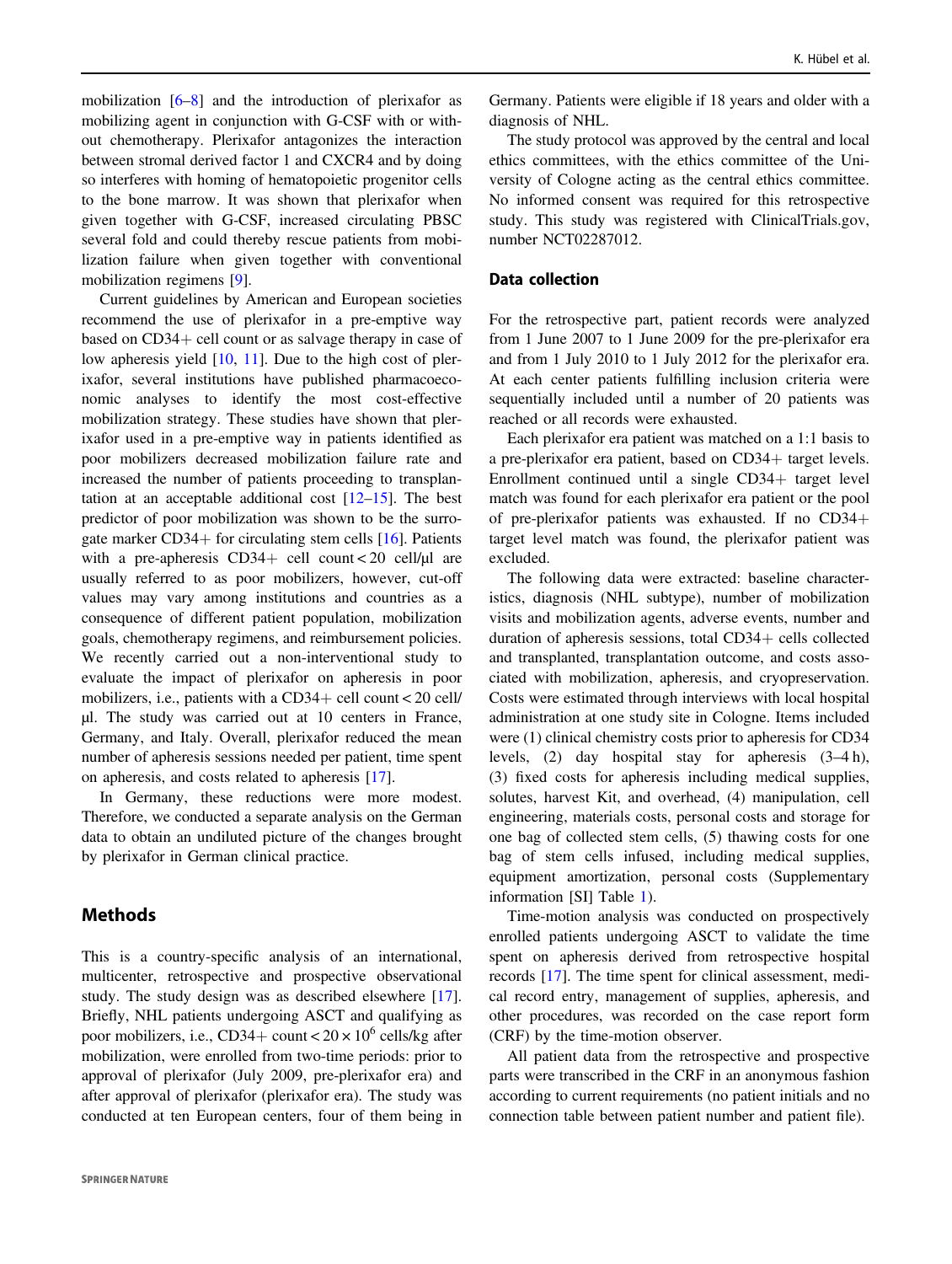<span id="page-2-0"></span>

| Plerixafor in non-Hodgkin's lymphoma patients: a German analysis of time, effort and costs |  |  |  |  |
|--------------------------------------------------------------------------------------------|--|--|--|--|
|                                                                                            |  |  |  |  |

#### Table 1 Baseline characteristics

|                            | Pre-plerixafor<br>era ( <i>n</i> = 39) |             | Plerixafor era<br>$(n=51)$ |             | p<                |
|----------------------------|----------------------------------------|-------------|----------------------------|-------------|-------------------|
| Age (years); mean (SD)     | 56                                     | (12)        | 58                         | (12)        | $0.46^{\rm a}$    |
| Months since diagnosis     |                                        |             |                            |             |                   |
| Mean (SD)                  | 46                                     | (56)        | 26                         | (42)        |                   |
| Median $(Q1-Q3)$           | 26                                     | $(7-53)$    | 11                         | $(6-38)$    |                   |
| Range (min-max)            |                                        | $(2 - 216)$ |                            | $(2 - 270)$ | $0.06^{b}$        |
| Gender                     |                                        |             |                            |             |                   |
| Female- $N$ (%)            | 12                                     | (31%)       | 16                         | (31%)       |                   |
| Male- $N$ (%)              | 27                                     | $(69\%)$    | 35                         | (69%)       | 0.95 <sup>c</sup> |
| NHL subtype                |                                        |             |                            |             |                   |
| Follic— $N$ (%)            | 8                                      | (21%)       | 9                          | (18%)       |                   |
| Diffuse— $N$ (%)           | 6                                      | (15%)       | 17                         | (33%)       |                   |
| Mantle— $N$ (%)            | 12                                     | (31%)       | 9                          | (18%)       |                   |
| Other— $N(\%)$             | 13                                     | (33%)       | 13                         | (31%)       | 0.21 <sup>c</sup> |
| Disease stage at diagnosis |                                        |             |                            |             |                   |
| $1 - N$ (%)                | 5                                      | (13%)       | 3                          | (6%)        |                   |
| $2 - N$ (%)                | 6                                      | (15%)       | 7                          | (14%)       |                   |
| $3 - N$ (%)                | 8                                      | $(21\%)$    | 8                          | (16%)       |                   |
| $4 - N$ (%)                | 19                                     | $(49\%)$    | 32                         | (63%)       |                   |
| Unknown— $N$ (%)           | 1                                      | (3%)        | $\mathbf{1}$               | (2%)        | 0.67 <sup>c</sup> |

Table 2 Apheresis activities

|                                               | $(n=39)$ | Pre-plerixafor era | Plerixafor era<br>$(n=51)$ |                  | $p$ -value         |  |  |  |
|-----------------------------------------------|----------|--------------------|----------------------------|------------------|--------------------|--|--|--|
| Initial peripheral $CD34+$ (cells/ $\mu$ I)   |          |                    |                            |                  |                    |  |  |  |
| Mean (SD)                                     | 11.7     | (5.9)              | 7.1                        | (4.7)            |                    |  |  |  |
| Median (Min; Max)                             | 11.4     | $(1.0; 20.0)$ 6.6  |                            | (1.0; 19.8)      | 0.001 <sup>b</sup> |  |  |  |
| Number of apheresis sessions                  |          |                    |                            |                  |                    |  |  |  |
| Mean (SD)                                     | 1.9      | (0.8)              | 1.6                        | (0.7)            |                    |  |  |  |
| Median (Min; Max)                             | 2.0      | (1.0; 4.0)         | 2.0                        | (1.0; 4.0)       | 0.07 <sup>b</sup>  |  |  |  |
| Estimated apheresis cost $(\epsilon)$         |          |                    |                            |                  |                    |  |  |  |
| Mean (SD)                                     | 5631     | (2364)             | 4764                       | (1939)           |                    |  |  |  |
| Median (Min; Max)                             | 5856     | (2928;<br>11712)   | 5856                       | (2928;<br>11712) | 0.07 <sup>b</sup>  |  |  |  |
| Total apheresis blood volume (1)              |          |                    |                            |                  |                    |  |  |  |
| Mean $(SD)$                                   | 26.6     | (13.5)             | 22.0                       | (12.7)           |                    |  |  |  |
| Median (Min; Max)                             | 26.9     | (9.9; 64.4)        | 21.0                       | (4.7; 67.0)      | 0.06 <sup>b</sup>  |  |  |  |
| Total minutes of apheresis                    |          |                    |                            |                  |                    |  |  |  |
| Mean $(SD)$                                   | 385      | (166)              | 332                        | (141)            |                    |  |  |  |
| Median (Min; Max)                             | 320      | $(135; 1000)$ 285  |                            | (125; 645)       | 0.11 <sup>b</sup>  |  |  |  |
| CD34+ cells, total $(x10^6 \text{ cells/kg})$ |          |                    |                            |                  |                    |  |  |  |
| Mean $(SD)$                                   | 5.5      | (3.6)              | 4.5                        | (3.1)            |                    |  |  |  |
| Median (Min; Max)                             | 4.8      | (0.7; 16.7)        | 3.6                        | (0.8; 13.8)      | 0.08 <sup>b</sup>  |  |  |  |
| CD34+ cells, first apheresis $(x10^6)$        |          | cells/kg)          |                            |                  |                    |  |  |  |
| Mean $(SD)$                                   | 3.6      | (3.3)              | 2.9                        | (2.5)            |                    |  |  |  |
| Median (Min; Max)                             | 2.0      | (0.5; 12.2)        | 1.9                        | (0.7; 13.8)      | $0.86^{b}$         |  |  |  |

 $a^2$ Student's *t*-test

b Wilcoxon rank sum

<sup>c</sup>Chi square

### Statistical analysis

The primary endpoint of this study was time and effort to mobilize patients for ASCT, using two main variables, namely mean time to perform apheresis and cost per patient inferred to the hospital.

Secondary endpoints included number of visits for mobilization purposes and number of days receiving mobilizing agents, number and duration of apheresis sessions, time from apheresis to transplant, transplant outcome, attainment of CD34+ target and days until target was met, and adverse events during mobilization.

The sample size for the original multi-center study was based on results reported by Micallef et al. for the number of days needed for mobilization and collection during the period prior to and after the introduction of plerixafor [\[13](#page-6-0)]. Here, a reduced number of records limited to the German sites only was considered and hence the power of detecting a difference between the two time-period was reduced (the power was 57.3% for detecting a difference of 1.4 days in mobilization and collection days assuming a one-tailed test and with  $\alpha = 0.05$ ).

For categorical data, differences between eras were evaluated using McNemar's test for matched pairs. For continuous data, difference scores were calculated by b Wilcoxon rank sum

subtracting the value for each plerixafor era patient from the value of his/her matched controlled. If the difference score was normally distributed, statistical significance was assessed using the paired t-test. If the data was not normally distributed, the Wilcoxon signed rank test was used instead. Normality of each distribution was determined using Kolmogorov-Smirnov test.

# Results

After analysis of hospital records at four German sites (University Cologne, University Essen, University Munich, Asklepios Hospital Hamburg), 90 patients were identified fulfilling the inclusion criteria. Thirty-nine were treated during the pre-plerixafor era and 51 were treated during the plerixafor era. Baseline characteristics between the two patient groups were comparable (Table 1). The initial CD34+ count was significantly higher in the pre-plerixafor than in the plerixafor era  $(p < 0.001)$ .

Patients treated during the plerixafor showed a trend towards fewer apheresis sessions, lower total apheresis blood volume and less time spent on apheresis. These differences were not statistically significant (Table 2). A CD34+ collection yield of  $2 \times 10^6$  cells/kg was achieved by 34 patients (83%) treated in the pre-plerixafor period and by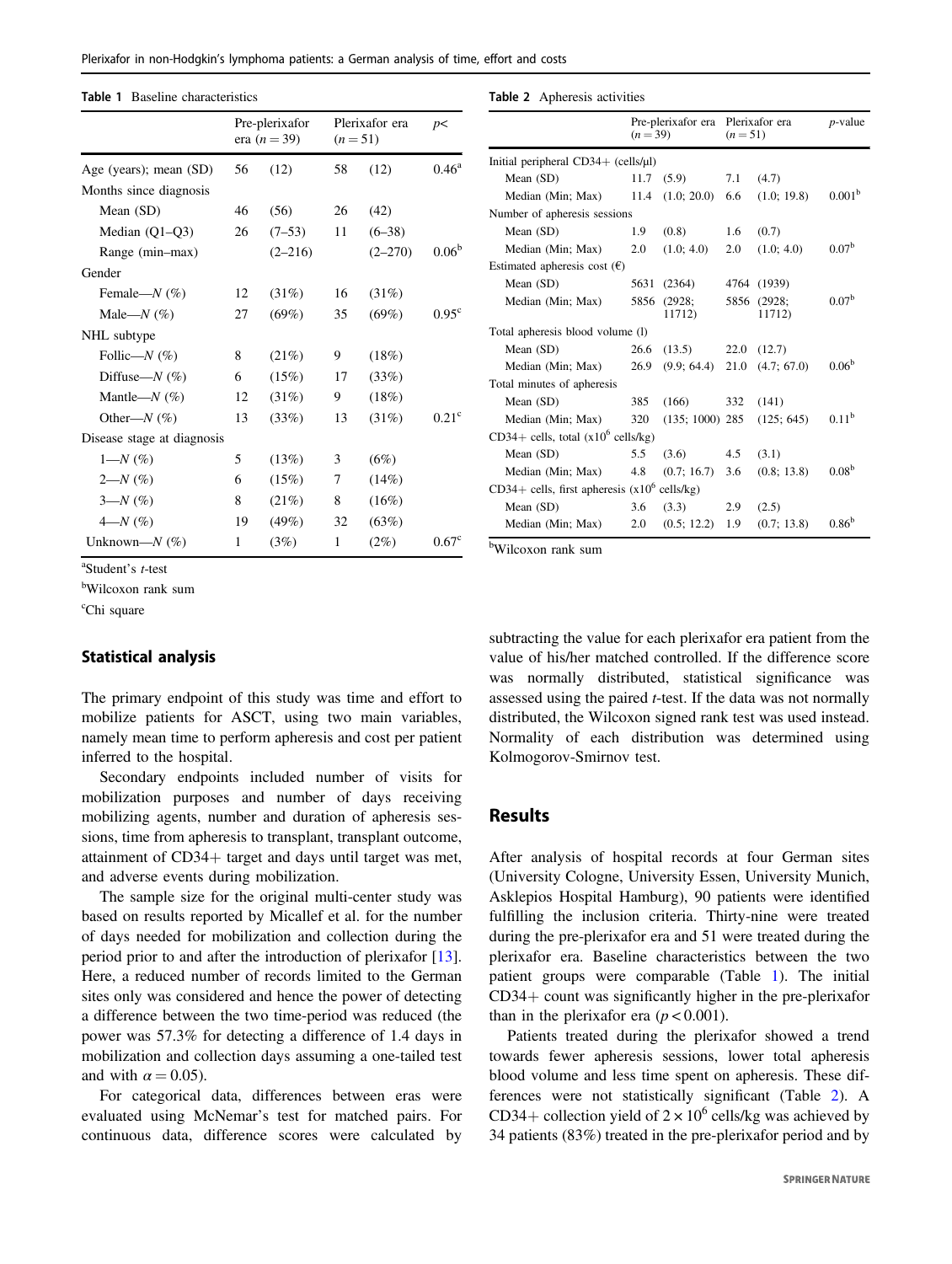Table 3 Apheresis activities in patients with CD34+ count < 10 cells/ µl

|                                                         |                              | Pre-plerixafor<br>era $(n = 15)$ | Plerixafor era<br>$(n = 40)$ |             | $p$ -value        |  |  |  |  |
|---------------------------------------------------------|------------------------------|----------------------------------|------------------------------|-------------|-------------------|--|--|--|--|
| Initial peripheral $CD34+$ (cells/ $\mu$ I)             |                              |                                  |                              |             |                   |  |  |  |  |
| Mean (SD)                                               | 5.6                          | (3.5)                            | 5.1                          | (2.8)       |                   |  |  |  |  |
| Median (Min; Max)                                       | 5.2                          | (1.0;10.0)                       | 5.0                          | (1.0; 10.0) | 0.60 <sup>b</sup> |  |  |  |  |
|                                                         | Number of apheresis sessions |                                  |                              |             |                   |  |  |  |  |
| Mean (SD)                                               | 2.1                          | (0.5)                            | 1.6                          | (0.7)       |                   |  |  |  |  |
| Median (Min; Max)                                       | 2.0                          | (1.0; 3.0)                       | 2.0                          | (1.0; 4.0)  | 0.01 <sup>b</sup> |  |  |  |  |
| Estimated apheresis cost $(\epsilon)$                   |                              |                                  |                              |             |                   |  |  |  |  |
| Mean (SD)                                               |                              | 6246 (1512)                      |                              | 4758 (1954) |                   |  |  |  |  |
| Median (Min; Max)                                       |                              | 5856 (2928; 8784) 5856 (2928;    |                              | 11712)      | 0.01 <sup>b</sup> |  |  |  |  |
| Total apheresis blood volume (1)                        |                              |                                  |                              |             |                   |  |  |  |  |
| Mean $(SD)$                                             | 31.3                         | (12.3)                           | 21.9                         | (12.9)      |                   |  |  |  |  |
| Median (Min; Max)                                       | 28.6                         | (13.1; 64.4)                     | 20.9                         | (4.7; 67.0) | 0.01 <sup>b</sup> |  |  |  |  |
| Total minutes of apheresis                              |                              |                                  |                              |             |                   |  |  |  |  |
| Mean (SD)                                               | 429                          | (157)                            | 338                          | (139)       |                   |  |  |  |  |
| Median (Min; Max)                                       | 400                          | (265; 759)                       | 288                          | (150; 645)  | $0.04^{b}$        |  |  |  |  |
| CD34+ cells, total $(x10^6 \text{ cells/kg})$           |                              |                                  |                              |             |                   |  |  |  |  |
| Mean (SD)                                               | 3.2                          | (1.9)                            | 4.3                          | (2.8)       |                   |  |  |  |  |
| Median (Min; Max)                                       | 3.3                          | $(0.7 - 5.8)$                    | 3.6                          | (0.8; 12.9) | $0.30^{b}$        |  |  |  |  |
| CD34+ cells, first apheresis $(x10^6 \text{ cells/kg})$ |                              |                                  |                              |             |                   |  |  |  |  |
| Mean (SD)                                               | 1.5                          | (0.8)                            | 2.6                          | (1.6)       |                   |  |  |  |  |
| Median (Min; Max)                                       | 1.5                          | (0.5; 3.0)                       | 2.0                          | (0.7; 8.1)  | 0.01 <sup>b</sup> |  |  |  |  |

b Wilcoxon rank sum

46 patients (90%) in the plerixafor era ( $p = 0.74$ ). The costs associated with apheresis decreased from  $\epsilon$ 5631 to  $\epsilon$ 4765  $(p = 0.07)$ .

In patients with very low initial CD34+ count  $(\leq 10 \text{ cells/µl})$ , the mean number of apheresis sessions, total apheresis volume, and time spent on apheresis significantly decreased in the plerixafor era (Table 3). The average yield after the first apheresis session increased from  $1.5 \times 10^6$  cells/kg to  $2.6 \times 10^6$  cells/kg ( $p = 0.01$ ). In addition, the reduction in costs associated with apheresis was more marked, with a decrease from €6246 in the pre-plerixafor era to €4758 in the plerixafor era  $(p < 0.01)$ .

In the plerixafor era more patients proceeded to engraftment, namely 44 out 51 patients (86%) as compared to 24 out of 39 patients (62%) in the preplerixafor era ( $p = 0.01$ ; Table 4). There was no significant difference in the proportion of patients achieving platelet and neutrophil engraftment nor in the time to engraftment.

Considering only very poor mobilizers (CD34+ count  $\leq$ 10/µl), 7 out of 15 patients (47%) in the pre-plerixafor period and 33/40 patients (83%) in the plerixafor period proceeded to transplantation ( $p = 0.02$ ). Again, there was no difference between platelet/neutrophil engraftment rates and time to engraftment in those patients proceeding to transplantation (Table [5\)](#page-4-0).

Table 4 Transplantation and engraftment

|                                                                | Pre-plerixafor<br>era $(n = 39)$ | Plerixafor era<br>$(n=51)$ | $p$ -value        |
|----------------------------------------------------------------|----------------------------------|----------------------------|-------------------|
| Patients proceeding to<br>SCT; $n$ (%)                         | 25/39(62%)                       | 44/51 (86%)                | 0.01 <sup>c</sup> |
| SCT patients achieving 16/24 (67%)<br>platelet engraftment     |                                  | 28/44 (64%)                | 0.80 <sup>c</sup> |
| SCT patients achieving $22/24$ (92%)<br>neutrophil engraftment |                                  | 39/44 (89%)                | 0.69 <sup>c</sup> |
| Days—Apheresis to SCT                                          |                                  |                            |                   |
| $\boldsymbol{n}$                                               | 24                               | 44                         |                   |
| Mean (SD)                                                      | 59 (40)                          | 58 (46)                    |                   |
| Median (Min; Max) 47 (9; 208)                                  |                                  | 42 (22; 286)               | $0.41^{b}$        |
| Days—SCT to platelet<br>engraftment                            |                                  |                            |                   |
| n                                                              | 16                               | 28                         |                   |
| Mean $(SD)$                                                    | 18(19)                           | 17(12)                     |                   |
| Median (Min; Max) $15(6; 45)$                                  |                                  | 14(1; 15)                  | $0.71^{b}$        |
| Days—SCT to neutrophil engraftment                             |                                  |                            |                   |
| $\boldsymbol{n}$                                               | 22                               | 39                         |                   |
| Mean (SD)                                                      | 14(6)                            | 14(5)                      |                   |
| Median (Min; Max)                                              | 12(9; 31)                        | 13(1; 34)                  | $0.51^{b}$        |
| LOS-SCT hospital stay                                          |                                  |                            |                   |
| $\boldsymbol{n}$                                               | 26                               | 43                         |                   |
| Mean (SD)                                                      | 28(11)                           | 30(11)                     |                   |
| Median (Min; Max)                                              | 26(6; 60)                        | 27(21; 65)                 | $0.76^{b}$        |

b Wilcoxon Rank sum

<sup>c</sup>Chi square

However, more patients in the plerixafor period received transfusions of platelets and red blood cells. These differences were statistically significant (Table SI 2). The average number of platelet transfusions per patient was higher in the plerixafor period in comparison to the pre-plerixafor era.

# **Discussion**

Plerixafor, a CXCR4 inhibitor increases the amount of circulating stem cells several folds when given in combination with conventional mobilization regimens. In Europe, plerixafor is approved in combination with G-CSF with or without chemotherapy in patients with multiple myeloma or lymphoma who are candidates for ASCT but whose cells mobilize poorly. The definition of poor mobilizers remains however vague and reflects the difficulty in defining the exact patient population for whom plerixafor may be considered cost-effective. The recent European position statement regarding autologous stem cell mobilization recommends the use of plerixafor in a dynamic way in patients with CD34+ cell count between 10–20 CD34+ cells/µl depending on patient characteristics and treatment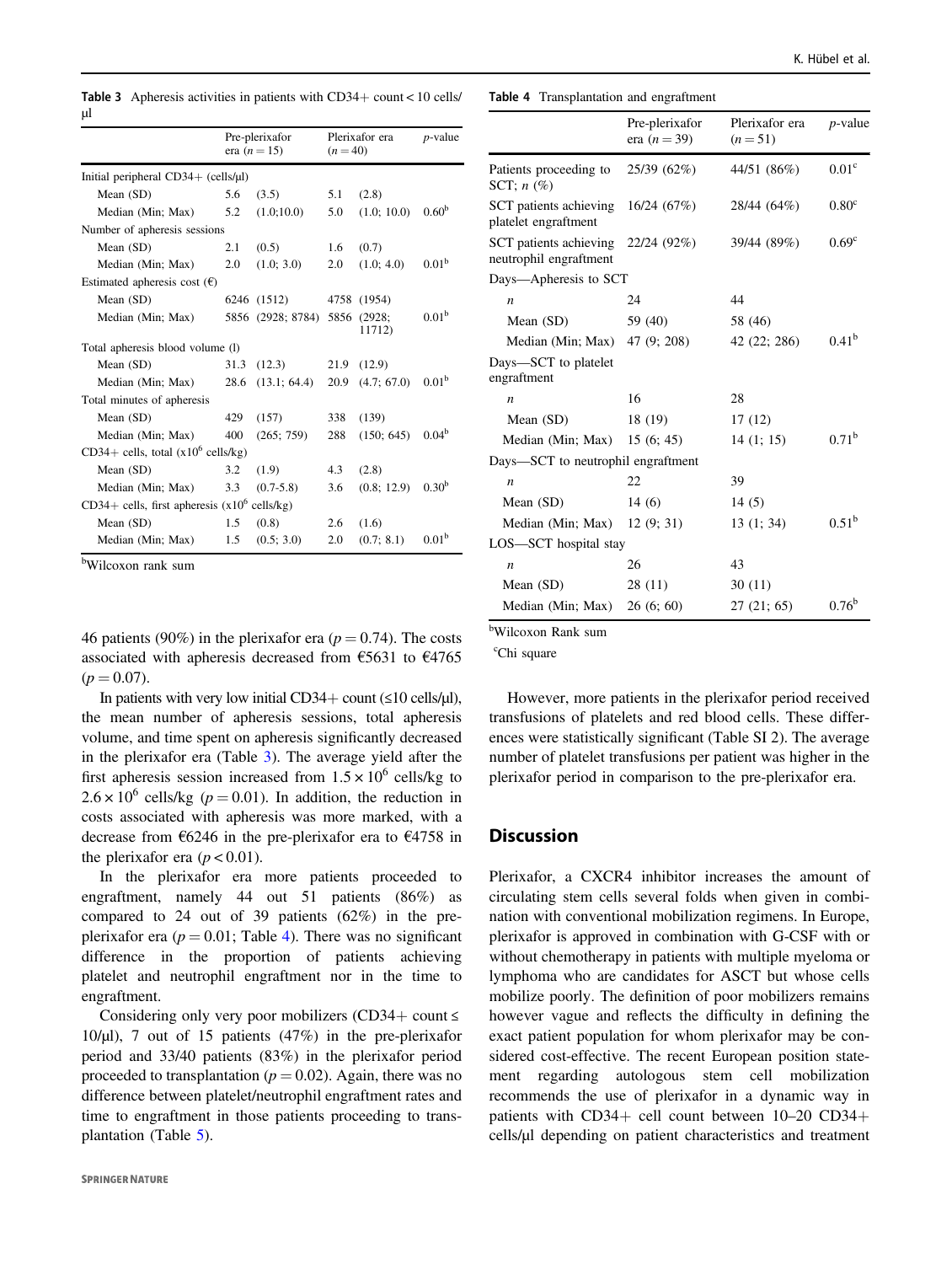|                                                           | Pre-plerixafor<br>era $(n = 15)$ | Plerixafor era<br>$(n = 40)$ | $p$ -value        |
|-----------------------------------------------------------|----------------------------------|------------------------------|-------------------|
| Patients proceeding to 7/15 (47)<br>SCT: $n$ (%)          |                                  | 33/40 (83)                   | 0.02 <sup>d</sup> |
| SCT patients achieving 4/7 (57)<br>platelet engraftment   |                                  | 20/33 (61)                   | 1.00 <sup>d</sup> |
| SCT patients achieving 6/7 (86)<br>neutrophil engraftment |                                  | 29/33 (88)                   | 1.00 <sup>d</sup> |
| Days—Apheresis to SCT                                     |                                  |                              |                   |
| $\boldsymbol{n}$                                          | $\overline{4}$                   | 33                           |                   |
| Mean (SD)                                                 | 73 (61)                          | 61(50)                       |                   |
| Median (Min; Max) 53 (32; 208)                            |                                  | 42 (28; 286)                 | $0.29^b$          |
| Days—SCT to platelet engraftment                          |                                  |                              |                   |
| $\boldsymbol{n}$                                          | 4                                | 33                           |                   |
| Mean $(SD)$                                               | 20(17)                           | 16(12)                       |                   |
| Median (Min; Max) 13 (10; 45)                             |                                  | 14(1; 58)                    | $0.94^{\rm b}$    |
| Days—SCT to neutrophil engraftment                        |                                  |                              |                   |
| $\boldsymbol{n}$                                          | 6                                | 29                           |                   |
| Mean (SD)                                                 | 14(8)                            | 14 $(4)$                     |                   |
| Median (Min; Max) $11$ (9; 31)                            |                                  | 13(9; 24)                    | $0.38^{b}$        |
| LOS-SCT hospital stay                                     |                                  |                              |                   |
| $\boldsymbol{n}$                                          | 9                                | 32                           |                   |
| Mean (SD)                                                 | 29 (17)                          | 29(10)                       |                   |
| Median (Min; Max)                                         | 24 (6;60)                        | 28 (21; 65)                  | $0.42^b$          |

<span id="page-4-0"></span>Table 5 Transplantation and engraftment in patients with CD34+ count < 10 cells/µl

b Wilcoxon rank sum

d Fisher's exact

history. In Germany and during the inclusion period of this study until 2014, most centers used plerixafor pre-emptively only in patients with a CD34+ count  $\leq 10$  cells/ $\mu$ l as schematically shown in Figure 1. Whether this management approach is the most cost-effective option remains to be determined.

In a recent, multinational, non-interventional study the impact of plerixafor on poor mobilizers (CD34+ cell level < 20/µl) was analyzed by comparing apheresis outcomes in the period prior and after introduction of plerixafor to the market. Overall, plerixafor reduced the average number of apheresis sessions per patient, and the average time spent on apheresis in poor mobilizers. However, country-specific differences were observed, with plerixafor having a lower impact on apheresis time and costs in Germany compared to the other sites. The goal of this study was therefore to reanalyze German specific data.

There was a non-significant decrease in the average number of apheresis sessions from 1.9 to 1.6 sessions per patient, leading to a reduction in apheresis costs of €866 and a small decrease in total apheresis time. These findings are less marked than those obtained from non-German sites or



Fig. 1 Schematic representation of current mobilization practice with plerixafor in Germany

those reported in other cost-effectiveness studies with plerixafor [\[18](#page-6-0)].

There are several possible reasons for a smaller effect size seen in the German setting: First, there might be differences in patient characteristics during the two timeperiods. In the pre-plerixafor era, the initial CD34+ cell count was significantly higher than that observed in the plerixafor era (11.7/ $\mu$ l vs 7.1/ $\mu$ l;  $p < 0.001$ ). The proportion of poor mobilizers with CD34+ count  $\leq 10/\mu$ l was smaller in the pre-plerixafor era as compared to the plerixafor era: 15/39 (38%) vs 40/51 (78%) patients, respectively. It is hypothesized that prior to the introduction of plerixafor, hematologists were reluctant to carry out apheresis on patients with CD34+ count  $\leq 10/\mu l$  because of the greater risk of collection failure. With the introduction of plerixafor, more of these patients were considered for apheresis leading to a population which was more difficult to mobilize. To account for differences in patient characteristics between the two eras, a subgroup analysis was carried out in patients with  $CD34+$  count  $\leq 10$  cells/ $\mu$ l. In this population, the number of apheresis sessions per patient significantly decreased from 2.1 sessions in the pre-plerixafor era to 1.6 sessions in the plerixafor era  $(p < 0.01)$ . At the same time, the total time spent on apheresis decreased from 429 min to 338 min ( $p = 0.04$ ) and the CD34+ yield after first apheresis increased from 1.5 to 2.6  $(p < 0.01)$ . Cost associated with apheresis decreased from €6246 to €4758  $(p < 0.01)$ .

Second, hospitals in Germany are reimbursed per patient, not per apheresis session versus French hospitals being reimbursed per apheresis session. German centers have little financial incentive to carry out additional apheresis sessions to obtain higher CD34+ cell yields, as long as sufficient stem cells have been collected to proceed to transplantation. Therefore, the number of apheresis sessions per patient was already relatively low in Germany during the pre-plerixafor era (1.9 sessions per patient in Germany vs. 2.4 sessions in France)[\[17](#page-6-0)].

Third, mobilization efficacy might be different in German patients as compared to patients from other countries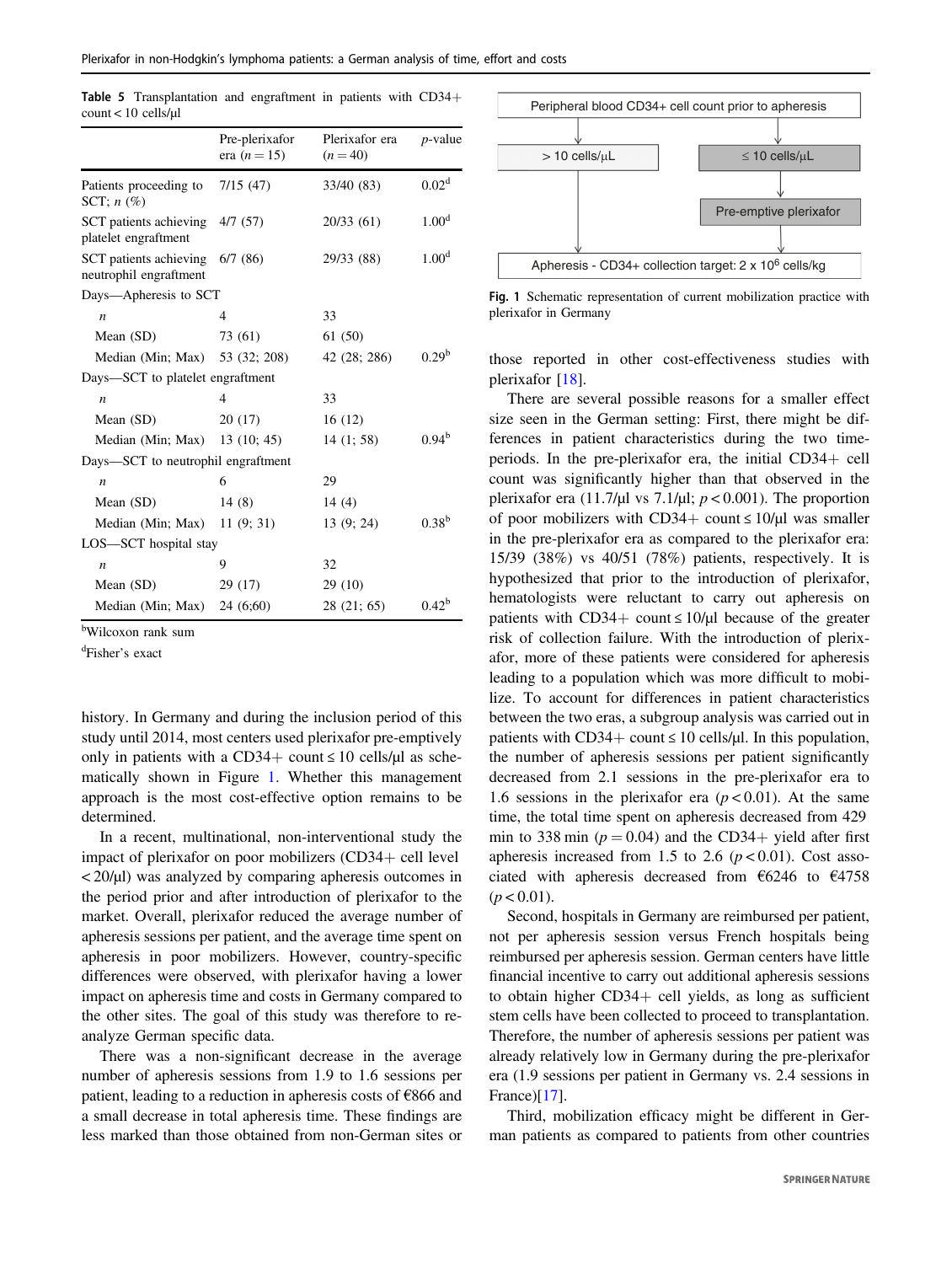due to population characteristics and chemotherapy regimens. In a retrospective study conducted in Germany prior to the introduction of plerixafor, Wuchter et al found that NHL patients identified as poor mobilizers, all of those with  $CD34+$  cell count between  $11-19/\mu l$  (i.e., "borderline" poor mobilizers) collected sufficient hematopoietic stem cells  $(2.0 \times 10^6 \text{ cells/kg})$ . On the other hand, among patients with a  $CD34+$  cell count between 6–10/ $\mu$ l and less than 5/µl only 65% and 35% achieved their collection target [\[7](#page-6-0)].

A threshold of 20 cells/µl for circulating CD34+ cells has initially been proposed to define poor mobilizers based on data by Pusic et al who showed a CD34+ cell count of at least 20 cells/µl was predictive of successful day 1 apheresis [[16\]](#page-6-0). Other studies have found similar values, but a universal cut-off value has not been established as it depends on the mobilization regimen, treatment goals, and patient characteristics. Our data suggest that in Germany plerixafor significantly reduced costs and time spent on apheresis in patients with initial CD34+ count  $\leq 10$  cells/ $\mu$ l justifying the current management approach (Fig. [1](#page-4-0)). In comparison, data specific to France from the same study showed a significant reduction in apheresis costs and total time for the general population of poor mobilizers with  $CD34+ < 20$  cells/µl [[17\]](#page-6-0).

Even though not a primary endpoint, it should be highlighted that in the pre-plerixafor era 24/39 poor mobilizers (62%) proceeded to transplantation. After the introduction of plerixafor, 44/51 poor mobilizers (86%) could proceed to transplantation ( $p < 0.01$ ). This difference was even more marked in poor mobilizers with initial CD34+ count  $\leq$ 10 cells/µl where 7/15 (47%) of patients in the preplerixafor era and 33/40 (83%) of patients in the plerixafor proceeded to transplantation respectively  $(p = 0.02)$ . This may in part be explained by an increase in the proportion of patients reaching at least  $2.0 \times 10^6$  cells/kg; however, such an increase was only observed in patients with CD34+ count  $\leq 10$  cells/ $\mu$ l, (67 vs 90% in the pre-plerixafor and plerixafor era, respectively) and not in patients with initial CD34+ cell count > 10 cells/ $\mu$ l (100 vs 91% in the preplerixafor and plerixafor era, respectively). Failure to proceed to transplantation might therefore be linked to factors other than the mobilization regimen. Rates of successful engraftment and time to engraftment did not differ between the two time periods, in agreement with other reports which showed that plerixafor didn't impact engraftment rates as long as the target CD34+ cell yield could be achieved [\[7](#page-6-0), [19](#page-6-0), [20\]](#page-6-0). However, the need for transfusions was higher in the plerixafor era as compared to the pre-plerixafor era. There is no clear explanation to this finding, but one hypothesis is that patients proceeding to transplantation were in a less favorable overall clinical status in the plerixafor era as compared to those in the pre-plerixafor era. In

comparison, in France and Italy, the proportion of patients proceeding to transplantation remained constant with no large differences in transfusion requirements observed [SI, Fig. 1, SI Tables 3 & 4].

This study has several limitations: a narrow perspective was chosen with the main outcomes being time spent on apheresis and costs associated with apheresis. Costs for resources spent on mobilization and mobilization regimens were not included, nor were costs associated with transplantation and post-transplantation care considered. A direct comparison to other cost-effectiveness studies covering the entire ASCT process is therefore not possible. An additional limitation regards the relatively small number of patients included. In the subgroup of patients with initial CD34+ cell count of ≤10 cells/µl comprised 15 and 40 patients in the pre-plerixafor and plerixafor era, respectively. It should be noted that in this study, poor mobilizers not undergoing apheresis were excluded and therefore, the impact of plerixafor on all poor mobilizers cannot be evaluated. However, our results suggest that more patients with initial CD34+ cell count of ≤10 cells/µl were selected for HDC and ASCT upon introduction of plerixafor. In the subgroup of patients with initial  $CD34+$  cell count  $> 10$  cells/ $\mu$ l, no statistically significant differences between the two eras were observed for any of the study endpoints (SI Table 5). The number of patients in this subgroup was however limited, preventing robust conclusions and suggesting that only few patients with initial  $CD34+$  cell count  $> 10$  cells/ $\mu$ l received plerixafor pre-emptively, in line with the current practice in Germany (Fig. [1](#page-4-0)).

In conclusion, with the introduction of plerixafor in Germany, more patients with initial CD34+ cell count  $\leq$ 10 cells/µl were considered for apheresis and subsequent transplantation. Time spent on apheresis and costs related to apheresis were significantly reduced in poor mobilizers with initial CD34+ cell count  $\leq 10$  cells/ $\mu$ l while there was no significant reduction in time and effort spent on apheresis in the overall population of poor mobilizers. A more modest effect of plerixafor on apheresis outcomes in Germany compared to other European countries might be due to reimbursement policies, patient characteristics, clinical practice or a mixture of different factors. Regardless of initial CD34+ cell count, more patients proceeded to transplantation in the plerixafor era as compared to the preplerixafor era. The results of this study consolidate the use of pre-emptive plerixafor in patients with initial CD34+ count  $\leq 10$  cells/ $\mu$ l. The impact of plerixafor on the rate of patients proceeding to transplantation deserves further study.

Acknowledgements The study and medical writing, provided by Katrin Spiegel, was supported by Sanofi-Genzyme. We thank Meghan Gallagher for reading the manuscript and providing critical comments. We thank Jake Jacobs for providing statistical support.